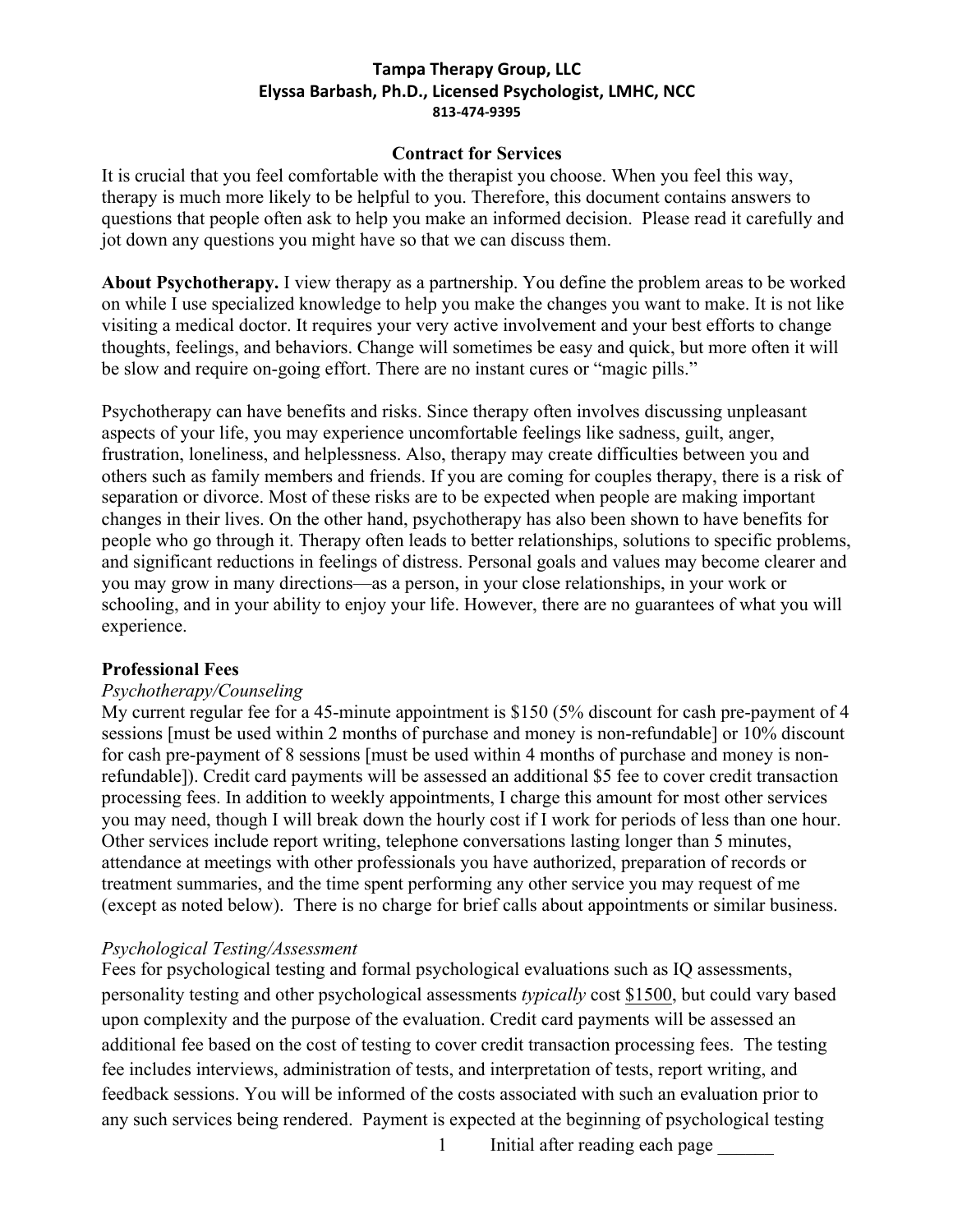before services will be rendered.

**Billing and Payments.** Payment for services is an important part of any professional relationship. This is especially true in therapy since one common treatment goal is to enhance relationships and make the obligations they involve clear. You are responsible for seeing that my services are paid for. Meeting this responsibility shows your commitment to therapy. **New patients will be required to pay a 50% deposit (\$75) over the phone to reserve their first appointment.** This payment is applied to the first session and the remaining balance will be due at the session. This payment is refundable if the appointment is cancelled with *at least* 24 hours notice prior to the scheduled appointment time. If you miss the first appointment (provide less than 24 hours notice or are a noshow) and want to reschedule, you will be required to prepay the full session amount (\$150) for the new appointment time.

Payment is expected at each session. If this fee is (or becomes) beyond your financial means, please discuss your situation with me so that we may make suitable arrangements. I realize that my fees involve a significant amount of money. Therefore, we must work hard and well for you to get the best value for your money. You will be given advance notice of any fee changes I make. If your account has not been paid for more than 15 days and arrangements for payment have not been agreed upon, I have the option of using legal means to secure the payment. This may involve hiring a collection agency or going through small claims court. [If such legal action is necessary, its costs will be included in the claim.] In most collection situations, the only information I release regarding a client's treatment is his/her name, the nature of services provided (e.g. psychotherapy), and the amount due. No private information regarding the specifics of any treatment will be disclosed.

**Insurance Reimbursement**. At this time we DO NOT accept insurance as a form of payment for services. Therefore, *all fees are expected to be paid in full at the time the service is rendered.* Some insurance policies include coverage for "out of network" care. If so, I will provide you with any necessary documents, forms, or other information needed for you to submit to your insurance company for possible reimbursement. However, please be aware that most insurance companies require you to obtain prior authorization for mental health services and may not reimburse for services they have not authorized. Additionally, most insurance providers require me to provide them with a clinical diagnosis in order for you to receive reimbursement. Sometimes I have to provide additional clinical information such as treatment plans or summaries, or copies of the entire record (in rare cases). This information will become part of the insurance company files. I will not release any information to your insurance company without your written consent. Though all insurance companies claim to keep such information confidential, I have no control over what they do with it once it is in their hands. In some cases, they may share the information with a national medical information databank. I will provide you with a copy of any report I submit, if you request it.

**About Confidentiality/Privacy.** It is your legal right that our work together and corresponding records be kept private. Except for the situations listed below, I will tell no one what you tell me. I will not even reveal that you and I are working together. Therefore, we should discuss how you would like to me to contact you as well as handle situations in which we run into each other outside of the office. I also ask you not to disclose the name or identity of any other client being seen in this office.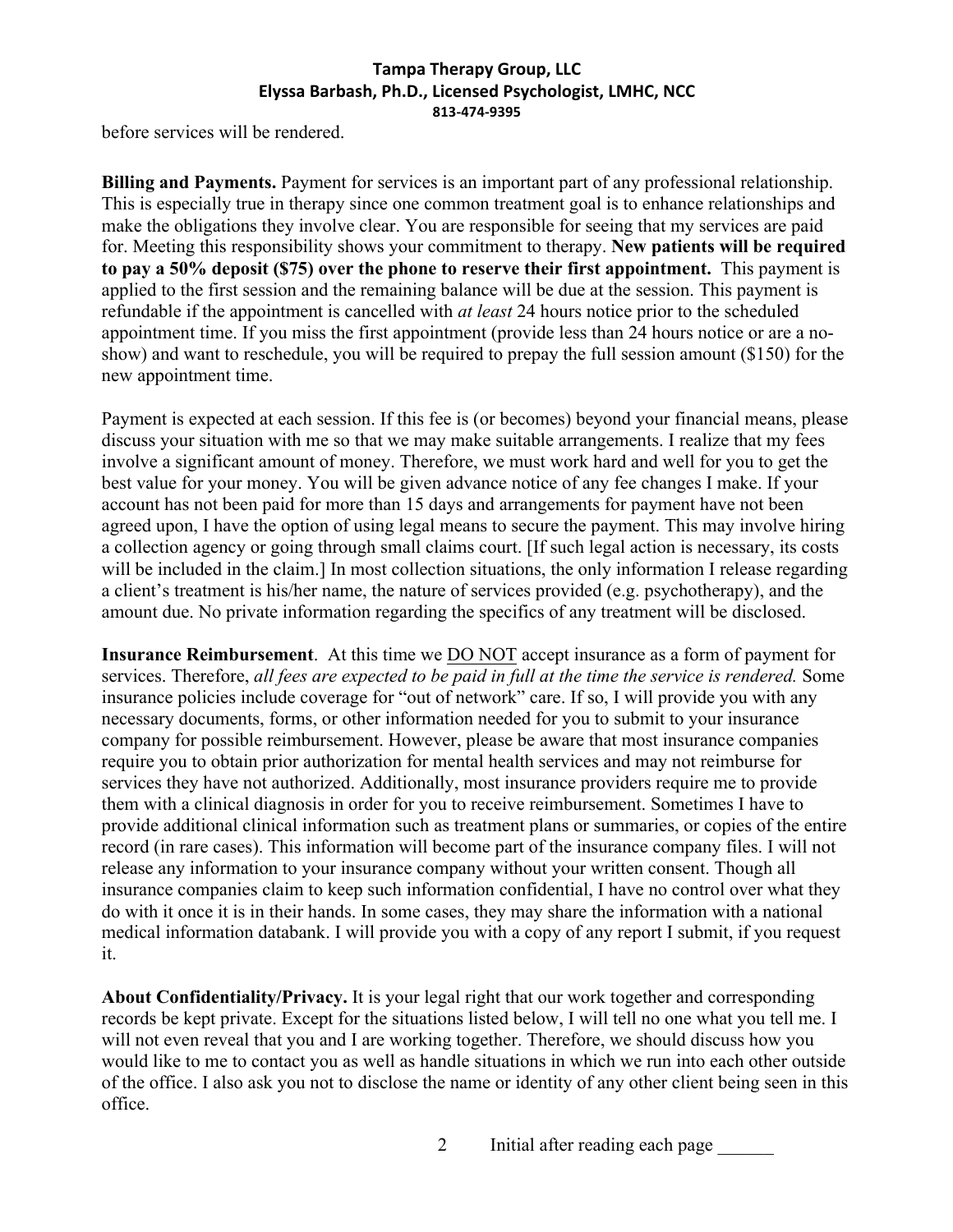In all but a few rare situations, your confidentiality is protected by federal and state laws. Here are the most common cases in which confidentiality is not protected:

• If you make a serious threat to harm yourself or another person, the law requires me to try to protect you or that other person. This usually means telling others about the threat.

Please write down the information for the person you would have me contact should this situation or some other emergency involving your personal safety arise:

| Name:    | Relationship to you: |
|----------|----------------------|
| Address: |                      |
| Phone:   |                      |

- If I believe a child, disabled, or an elderly person is being abused or neglected, I am legally required to report this to the authorities.
- If you disclose that you have been diagnosed with HIV or AIDS and having sexual intercourse with an identifiable third who is not aware of your diagnosis, I am legally required to notify that person or report it to health authorities.
- If you tell me about an act of sexual misconduct by a health care professional, I am legally required to report it to the Department of Health.
- If you have a legal situation and you tell the Court that you are seeing me, I may then be ordered to show the Court my records. If this is your situation, please talk with me about this so that we can decide together how to best protect your privacy.

In addition to these legal requirements, there are some situations in which I might share information about you with another professional. If I must discontinue our relationship because I become ill or disabled, I ask you to agree to my transferring your records to another therapist who will assure their confidentiality, preservation, and appropriate access for you. This is consistent with Florida law requiring the preservation of records for a specified period of time in order to provide you with access to your record.

I may occasionally find it helpful to consult other professionals about a case. During a consultation, I make every effort to avoid revealing the identity of my patient. The consultant is also legally bound to keep the information confidential. If you don't object, I will not tell you about these consultations unless I feel that it is important to our work together.

You can review your records in my files at any time, although I ask that you do that in my presence so that I may answer any questions you have. I ask you to agree that you may not examine records created by anyone else and then sent to me. In some very rare situations, I may temporarily remove parts of your records before you see them. This would happen if I believe that the information will be harmful to you, but I will discuss this with you. In couples therapy, both individuals will need to agree before I will release the records to anyone.

**About Our Appointments.** Typically, I meet with an individual client for 45 minute appointments on a weekly or twice monthly basis with meetings becoming less frequent over time. However, you and I will decide what meeting schedule makes the most sense for you. If you are late, we may be unable to meet for the full time, because I may have another appointment after yours, however this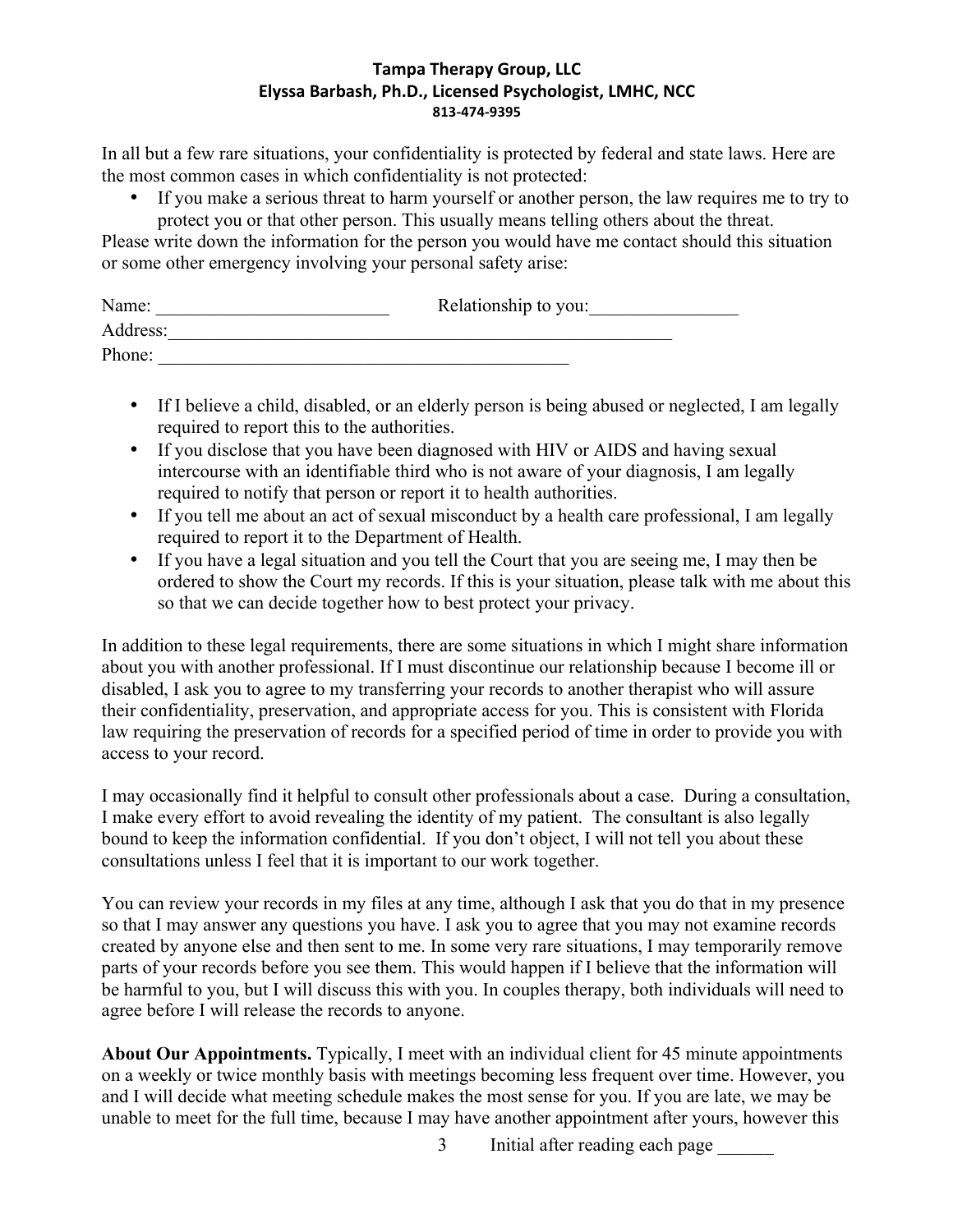not does change the fee for the session. If I am ever unable to start on time, I assure you that you will receive the full time agreed to.

An appointment is a commitment to our work. Once an appointment is scheduled, you will be expected to pay for it unless you provide 24 hours advance notice of cancellation by telephone and voicemail if necessary [unless we both agree that you were unable to attend due to circumstances beyond your control]. My voicemail has a time and date stamp, which will keep track of time of cancellation. Please understand that this appointment time has been reserved for you and it is very likely that another client would have liked to have had that appointment had they known it was available. I cannot keep my practice viable if I do not enforce this policy**. Therefore, if you miss an appointment or fail to provide 24 hours advance notice as outlined in this section, you are still responsible for and must pay the full appointment fee (\$150) for the missed appointment. This fee can be paid at your next visit (additional appointments will not be scheduled if the fee is unpaid). If you are not scheduling a new appointment, you still maintain responsibility for paying this fee, which must be paid by Venmo, over the phone by credit or debit card, through the emailed Square invoice, or a cash or check payment mailed to the Tampa Therapy office. Such payments are due within 15 days of the missed appointment, and will be assessed a 15% (\$22.50) late fee for each five day period beyond the first 15 days that the owed fee is unpaid.** As stated in the billing section above, if your account has not been paid for more than 15 days and arrangements for payment have not been agreed upon, Tampa Therapy has the option of using legal means to secure payment, which can include a collection agency or going through small claims court [if such actions are necessary, its costs will be included in the claim]. Additionally, if you cancel two consecutively scheduled appointments (including cancellations made with 24 hours notice), you will be required to prepay for the next scheduled session.

**Consent to Treatment.** Treatment is voluntary; you have the right to terminate therapy at any time. Your therapist has the right to terminate therapy if:

• He/she believes the therapy being provided is no longer beneficial, that you will be better served by another professional.

• You are seeing another therapist, and participating in treatment with your therapist would jeopardize your progress.

- You repeatedly fail to follow treatment recommendations meant to protect your physical health.
- Your therapist reasonably perceives you as posing a threat to his/her physical well-being.

• You have failed to show up for your last 3 therapy sessions without providing at least 24-hours notice.

• You, or another party representing you, suggests or files any legal action/claims directed at Tampa Therapy Group, LLC or one of its clinicians.

• You have one or more unpaid therapy sessions or no-show fees. If, for any reason, therapy is terminated by Tampa Therapy, your therapist will provide you with the names of at least 3 other qualified providers.

**If You Need to Contact Me.** I am often not immediately available by telephone, especially when I am in session with a client. When I am unavailable, please leave me a voicemail at 813-474-9395 and I will return your call as soon as I can. Generally, I will return messages within one business day (Monday-Friday) except on weekends and holidays. However, know that I am only free for a few minutes at a time and that any call longer than five minutes will be billed according to a prorated hourly fee. Also note that none of these forms of communication should take the place of face-